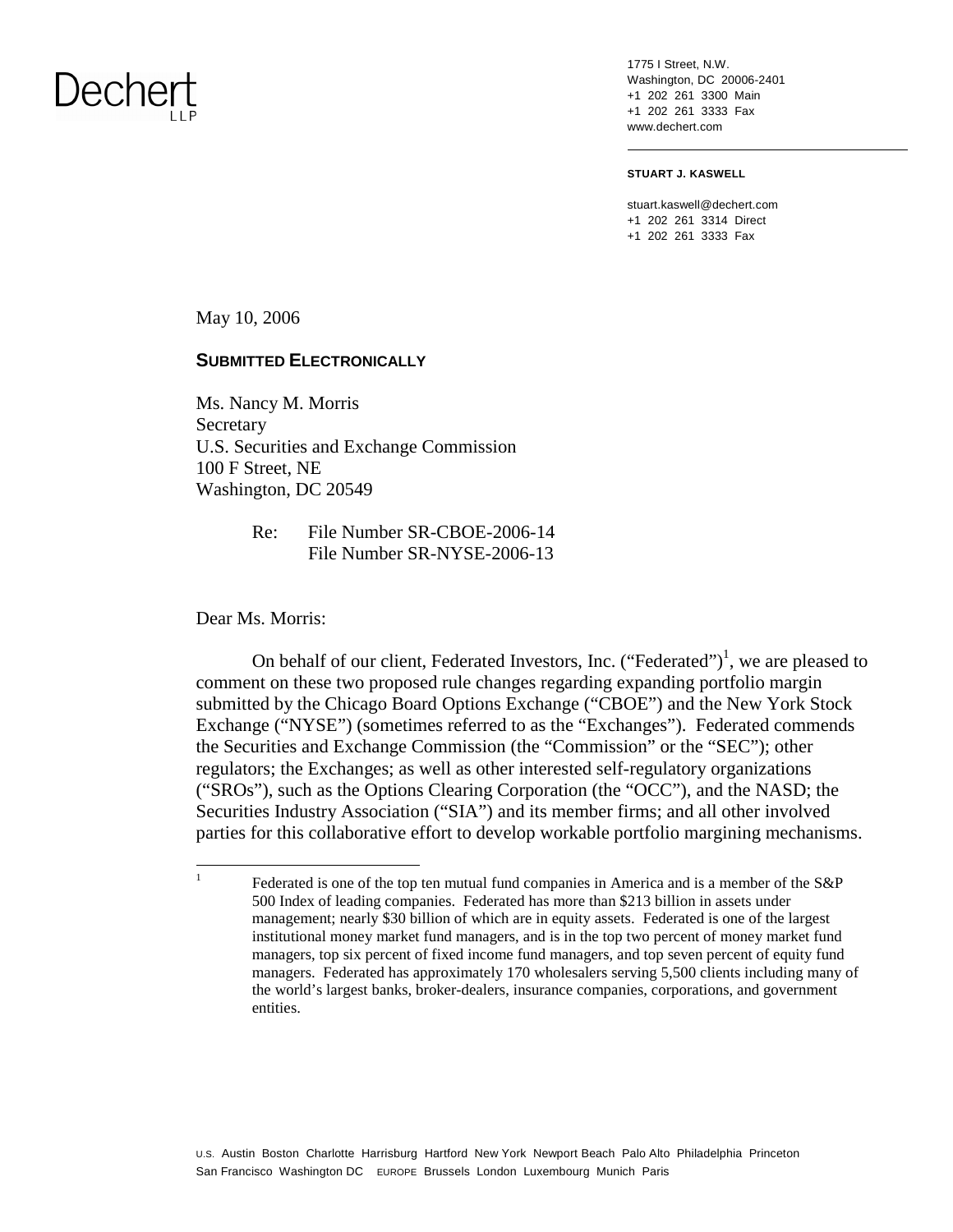Ms. Nancy M. Morris **Secretary** U.S. Securities and Exchange Commission File No. SR-CBOE-2006-14 File No. SR-NYSE-2006-13 May 10, 2006

Page 2

Federated believes that portfolio margining is in furtherance of the interests of investors because it reduces risk and lowers costs.

Federated is commenting on these proposed rule changes because it believes that the Exchanges and the Commission should make clear that broker-dealers and futures commissions merchants ("FCMs"), and their customers should be able to use shares in money market funds ("MMFs") as collateral for portfolio margin. We believe that the current portfolio margin rules implicitly or explicitly permit MMF shares for margin; nonetheless, we believe that the proposals should make clear that a customer, brokerdealer, or FCM can use MMF shares for portfolio margin.<sup>2</sup>

#### Background

#### Regulation T

Broker-dealers may use MMFs for margin in appropriate circumstances under Regulation T (Credit by Brokers and Dealers). The Board of Governors of the Federal Reserve System ("the Board") has adopted 12 CFR § 220.12, which establishes the initial margin requirements for most securities. As defined in 12 CFR § 220.2, "Margin deficiency" means "the amount by which the required margin exceeds the equity in the margin account." In addition,  $12 \text{ CFR } \frac{8}{9}$  220.4(c)(2) ("Satisfaction of deficiency") provides that "the additional required margin may be satisfied by a transfer from the special memorandum account or by a deposit of cash, margin securities, exempted securities, or any combination thereof." It further includes in the definition of "Margin security":

(4) Any security issued by either an open-end investment company or unit investment trust which is registered under section 8 of the Investment Company Act of 1940 (15 U.S.C. 80a-8)….

Regulation T provides that a "*Money market mutual fund* means any security issued by an investment company registered under section 8 of the Investment Company Act of 1940

<sup>2</sup> We also seek clarifications from the Commission and the Exchanges with regard to possible concerns under Section 11(d)(1) of the Securities Exchange Act of 1934 (the "Exchange Act").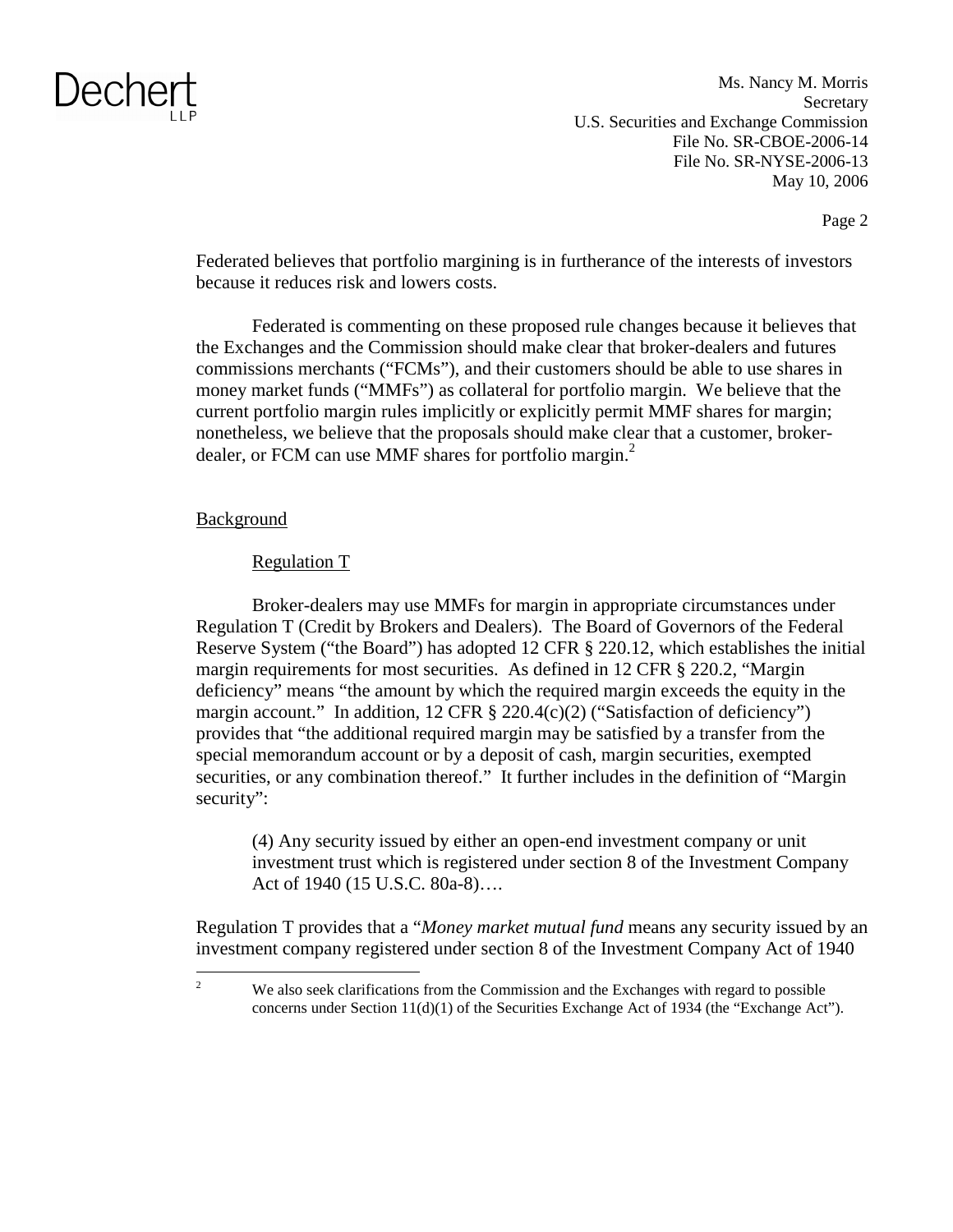Ms. Nancy M. Morris **Secretary** U.S. Securities and Exchange Commission File No. SR-CBOE-2006-14 File No. SR-NYSE-2006-13 May 10, 2006

Page 3

(15 U.S.C. 80a-8) that is considered a money market fund under SEC Rule 2a-7 (17 CFR  $270.2a-7$ ."<sup>3</sup> Accordingly, for Regulation T purposes, a broker-dealer may accept securities in one or more MMFs to satisfy a margin deficiency. Of course, Federated recognizes that in many instances, it would be more advantageous for a customer with a margin deficiency to deposit cash in an account, rather than depositing MMF shares, since the former reduces the interest costs that a customer must pay to the broker-dealer extending the credit.<sup>4</sup> Nonetheless, there may be instances, which Regulation T clearly contemplates, in which a customer may provide shares in a MMF to satisfy a margin deficiency. For example, 12 CFR § 220.4(b)(4)(ii) provides that "when a security held in the account serves in lieu of the required margin for a short call, the security shall be valued at no greater than the exercise price of the short call."<sup>5</sup>

In addition, we note that in 1996, the Board eased Regulation T's treatment of margin with regard to the purchase of MMFs by affording them "good faith" treatment.<sup>6</sup> Similarly, the Board amended the definition of "cash equivalent" to include MMFs,

<sup>4</sup> We understand that if a customer is borrowing money from a broker-dealer on margin and is paying more in interest than he or she is earning from an investment in another security, such circumstances are referred to as a "negative spread." Federated is opposed to knowingly using MMFs (or any of its products) in a way that would disadvantage or harm investors. Federated also would support disclosure to customers alerting them to this concern.

<sup>5</sup>*See* discussion *infra* regarding performance bond versus extensions of credit.

 $^{6}$  12 CFR § 220.12(b) (Supplement) provides that:

The required margin for each security position held in a margin account shall be as follows: \*\*\*\*

(b) Exempted security, non-equity security, money market mutual fund or exempted securities mutual fund: The margin required by the creditor in good faith or the percentage set by the regulatory authority where the trade occurs, whichever is greater.

Regulation T; Docket No. R—0772 (Apr. 24, 1996); 61 FR 20386 (May 6, 1996). The Board notes that it adopted "amendments regarding the loan value of securities include changing the loan value of money market and exempted securities mutual funds from 50 percent to 'good faith' loan value." *Id.* 

<sup>3 12</sup> CFR § 220.2.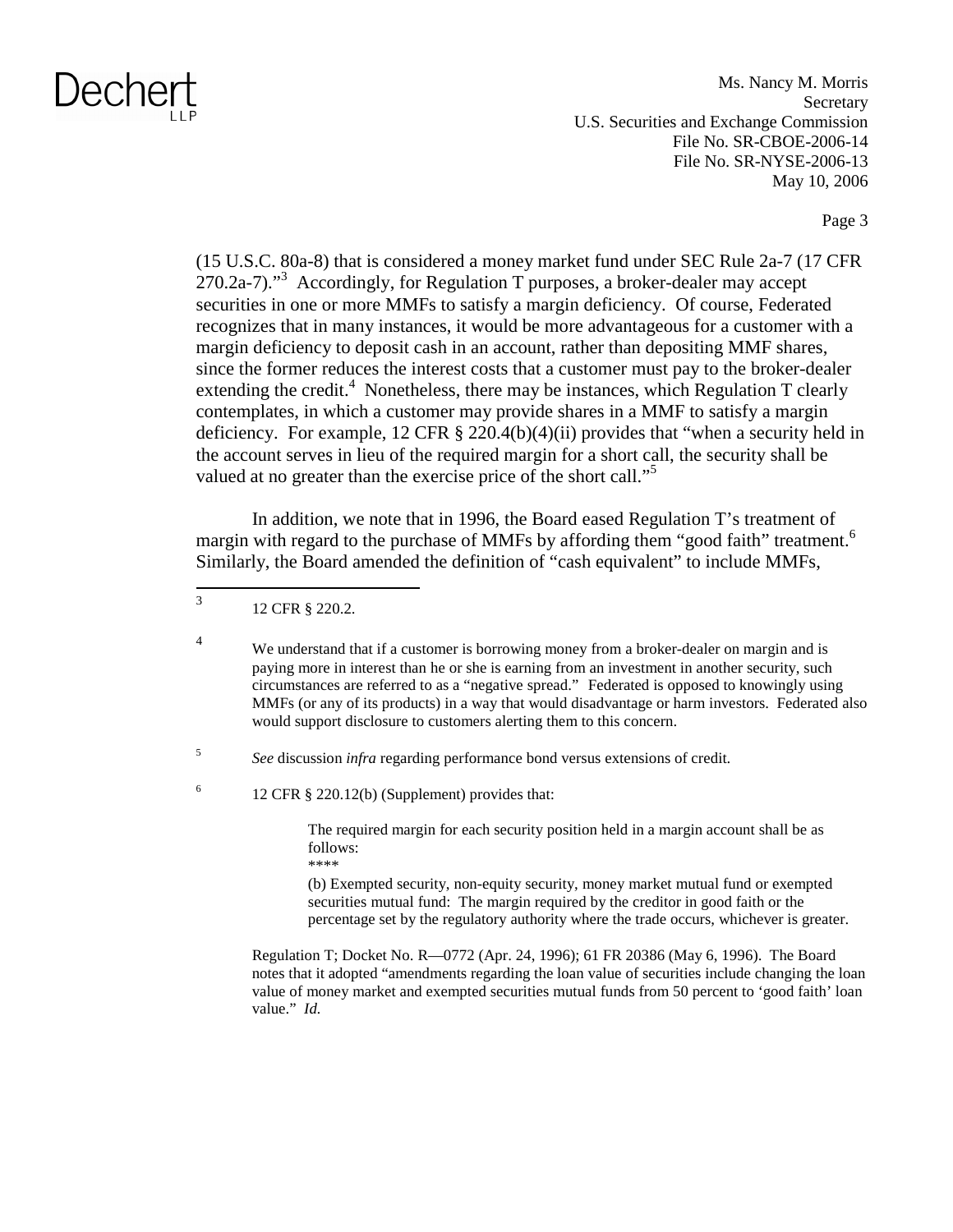Ms. Nancy M. Morris **Secretary** U.S. Securities and Exchange Commission File No. SR-CBOE-2006-14 File No. SR-NYSE-2006-13 May 10, 2006

Page 4

allowing them to cover puts in a cash account.<sup>7</sup> In 1997, the Board also made corresponding changes to Regulation  $U^8$ . The Board "amended the definition of 'margin stock' in Regulation U to exclude money market mutual funds. This will have the effect of permitting good faith loan value for these securities when they are used as collateral for a purpose loan that is secured in part by margin stock."<sup>9</sup> In our view, these provisions

In a cash account, a creditor may: \*\*\*

(4) Use an escrow agreement in lieu of the cash, cash equivalents or underlying asset position if:

> (i) In the case of a short call or a short put, the creditor is advised by the customer that the required securities, assets or cash are held by a person authorized to issue an escrow agreement and the creditor independently verifies that the appropriate escrow agreement will be delivered by the person promptly; or

> (ii) In the case of a call issued, endorsed, guaranteed, or sold on the same day the underlying asset is purchased in the account and the underlying asset is to be delivered to a person authorized to issue an escrow agreement, the creditor verifies that the appropriate escrow agreement will be delivered by the person promptly.

The amendment of 12 CFR § 220.2 provides that:

*Cash equivalent* means securities issued or guaranteed by the United States or its agencies, negotiable bank certificates of deposit, bankers acceptances issued by banking institutions in the United States and payable in the United States, or money market mutual funds.

- <sup>8</sup> Regulation U (Credit by Banks and Persons Other than Brokers and Dealers for the Purpose of Purchasing or Carrying Margin Stock).
- <sup>9</sup> Regulations G, T, U, and X; Docket Nos. R-0905, R-0923, and R-0944 (Dec. 18, 1998) [date must be 1997, since effective date was April 1, 1998] at 30 (hereinafter referred to as the "1997 Amendments"). *See also* Federal Register version of the 1997 Amendments, dated Jan. 8, 1998; 63 FR 2806 (Jan. 16, 1998).

Footnote 64 to the 1997 Amendments states that:

<sup>&</sup>lt;sup>7</sup> 12 CFR § 220.8(a) provides that: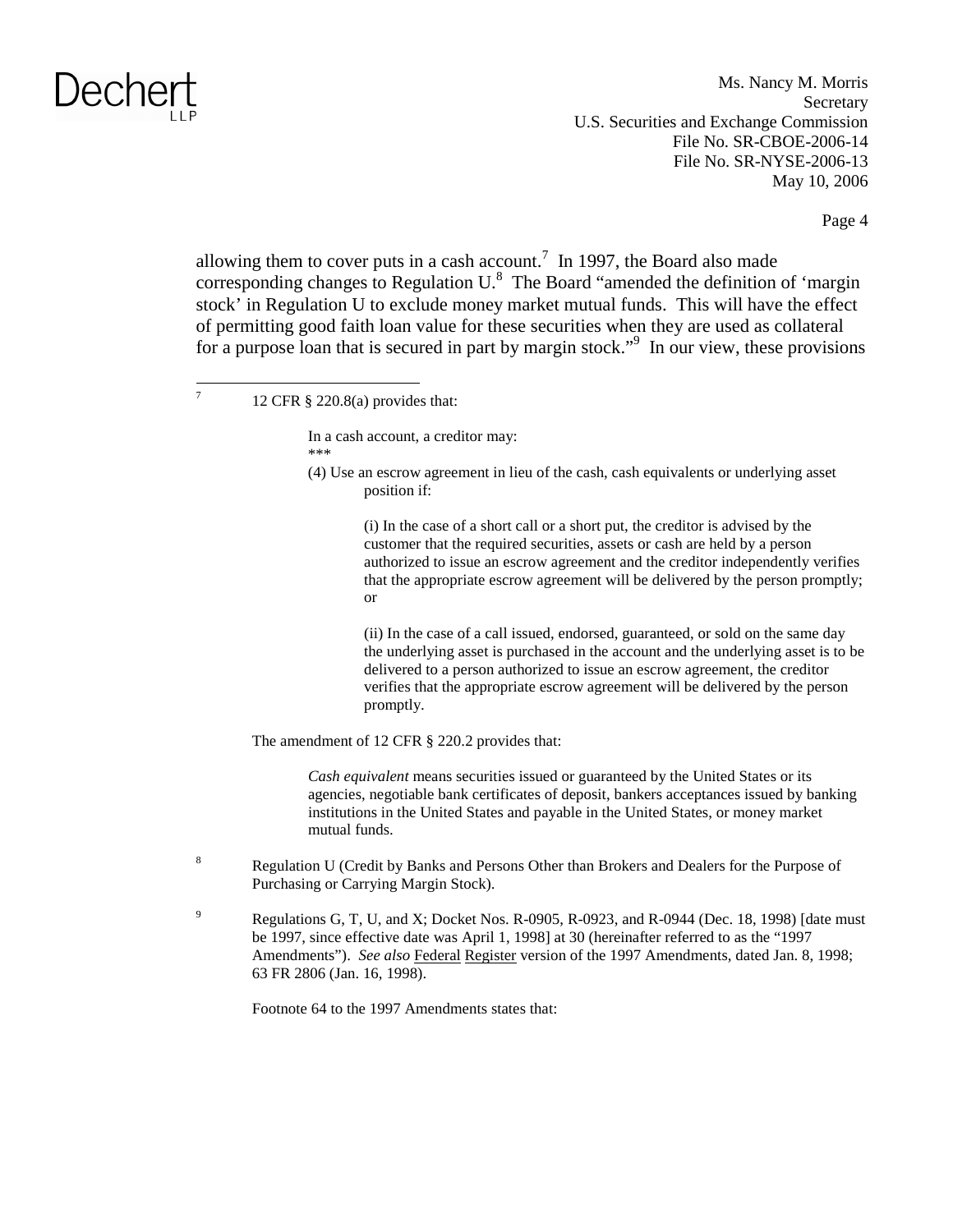Ms. Nancy M. Morris **Secretary** U.S. Securities and Exchange Commission File No. SR-CBOE-2006-14 File No. SR-NYSE-2006-13 May 10, 2006

Page 5

demonstrate the Board's confidence in the quality of the Commission's regulation of MMFs under Rule 2a-7 under the Investment Company Act of 1940 (the "1940 Act")<sup>10</sup> and in the stability that MMFs have demonstrated over many years.

#### New Issues and Extensions of Credit

Section 11(d) of the Exchange Act prohibits a broker-dealer from extending credit for the purchase of a new issue of securities.<sup>11</sup> The Commission has adopted Rule 11d1-2 under the Exchange Act, which provides that:

> Regulation T was amended last year [*i.e*., 1996] to provide similar treatment for money market mutual funds. The Board is using the same definition used at that time, i.e., a security issued by a registered investment company that is considered a money market fund under SEC Rule 2a-7 (17 CFR 270.2a-7, "Money market funds").

We discuss that amendment *supra*.

<sup>10</sup>*See* Elliott R. Curzon, *Margin and Extensions of Credit: An Overview,* in Clifford E. Kirsch, Broker-Dealer Regulation (2004). *See also* 12 CFR § 220.18 (time payment for mutual fund shares purchased in a special cash account).

<sup>11</sup> Section 11(d)(1) of the Exchange Act provides that:

It shall be unlawful for a member of a national securities exchange who is both a dealer and a broker, or for any person who both as a broker and a dealer transacts a business in securities through the medium of a member or otherwise, to effect through the use of any facility of a national securities exchange or of the mails or of any means or instrumentality of interstate commerce, or otherwise in the case of a member, (1) any transaction in connection with which, directly or indirectly, he extends or maintains or arranges for the extension or maintenance of credit to or for a customer on any security (other than an exempted security) which was a part of a new issue in the distribution of which he participated as a member of a selling syndicate or group within thirty days prior to such transaction: *Provided*, That credit shall not be deemed extended by reason of a bona fide delayed delivery of (i) any such security against full payment of the entire purchase price thereof upon such delivery within thirty-five days after such purchase or (ii) any mortgage related security or any small business related security against full payment of the entire purchase price thereof upon such delivery within one hundred and eighty days after such purchase, or within such shorter period as the Commission may prescribe by rule or regulation....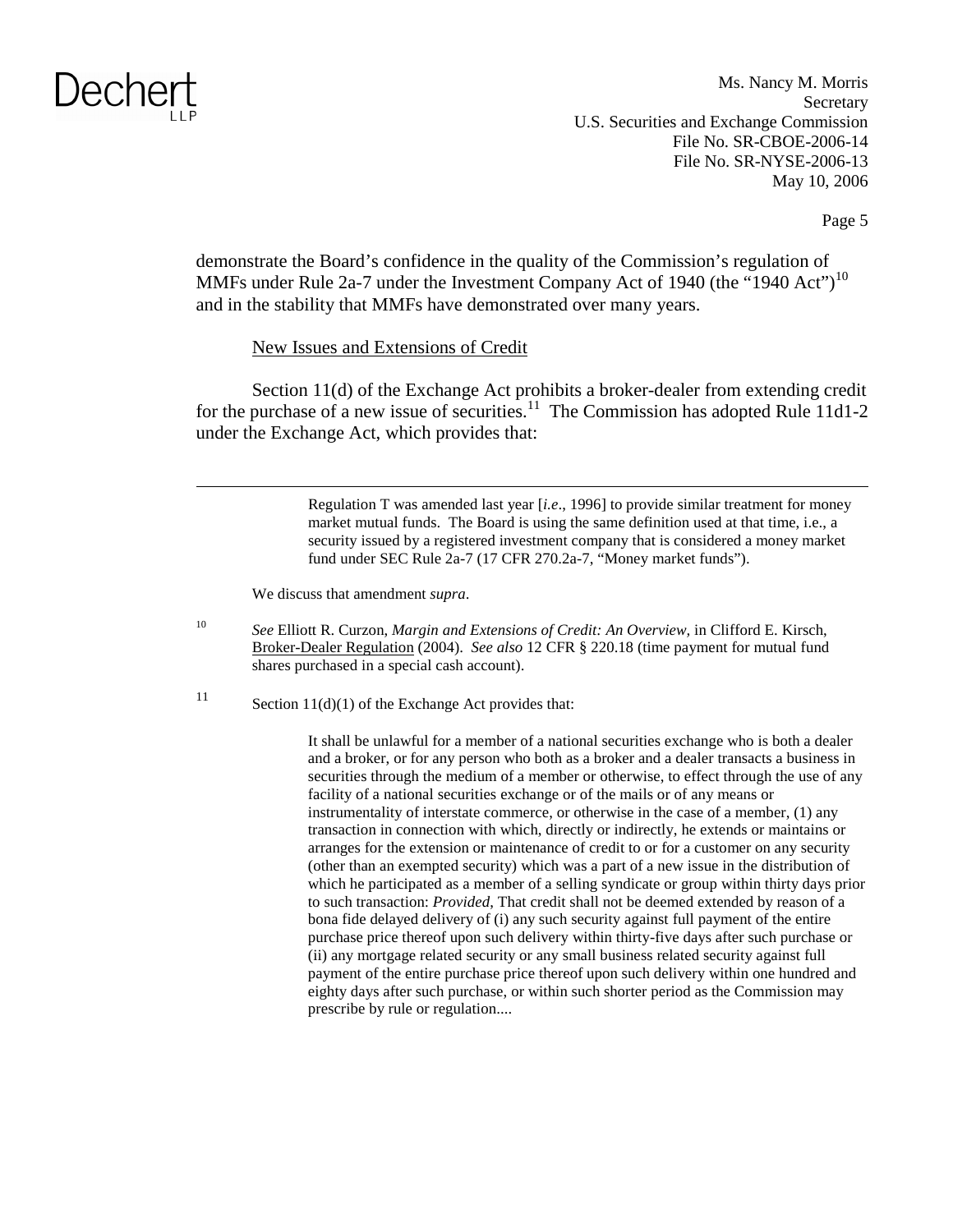Ms. Nancy M. Morris **Secretary** U.S. Securities and Exchange Commission File No. SR-CBOE-2006-14 File No. SR-NYSE-2006-13 May 10, 2006

Page 6

Any securities issued by a registered open-end investment company or unit investment trust as defined in the Investment Company Act of 1940 shall be exempted from the provisions of section  $11(d)(1)$  with respect to any transaction by a person who is a broker and a dealer who, directly or indirectly, extends or maintains or arranges for the extension or maintenance of credit on such security, provided such security has been owned by the person to whom credit would be provided for more than 30 days, or purchased by such person pursuant to a plan for the automatic reinvestment of the dividends of such company or trust.<sup>12</sup>

We discuss this issue below in conjunction with our request.

#### SRO Margin Rules

For many years, SROs, such as the NYSE, have adopted their own margin rules in addition to Regulation T. The Board's margin rules under 12 CFR § 220.1(2) provide that "this part does not preclude any exchange, national securities association, or creditor from imposing additional requirements or taking action for its own protection." For example, NYSE Rule 431 governs both initial margin and maintenance margin.<sup>13</sup> Again, it has been our understanding that under NYSE rules, MMFs are an acceptable form of margin. $^{14}$ 

We note that the rule applies to all registered open-end investment companies and unit investment trusts, and not just to MMFs. Presumably, the risks of sales practice abuse are substantially reduced with MMFs. *See* discussion *infra.* 

<sup>12</sup> Rel. 34-21577 (Dec. 18, 1984); [1984-1985 Transfer Binder] Fed. Sec. L. Rep. (CCH) ¶83,720. The Commission adopted the rule after the Board "amended Regulation T, effective November 3, 1980, to include fund securities which have loan value for margin accounts," citing 12 CFR § 220.2(o). The Commission notes that commentators unanimously supported the proposal and some suggested deleting the thirty day holding period. Because of concerns about potential abuse, the Commission declined to accept suggestions that it delete the thirty day requirement. However, the Commission determined to monitor the effects of the 30-day aspect of the rule. *Id*. at p. 87,207.

<sup>13</sup>*See* also NASD Rule 2520. Broker-dealers may have their own "house" margin as well.

<sup>&</sup>lt;sup>14</sup> NYSE Rule  $431(f)(1)$ .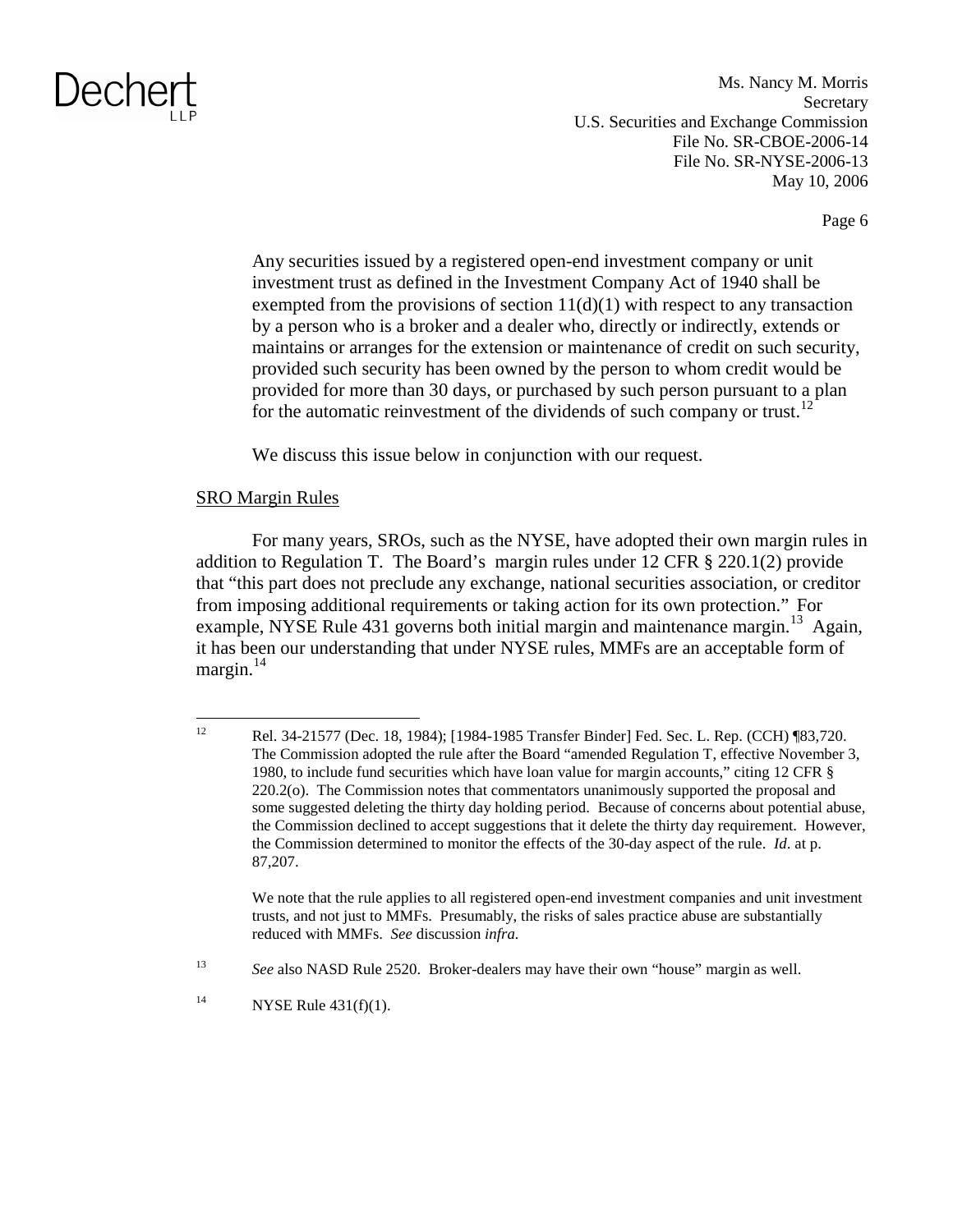Ms. Nancy M. Morris **Secretary** U.S. Securities and Exchange Commission File No. SR-CBOE-2006-14 File No. SR-NYSE-2006-13 May 10, 2006

Page 7

We also appreciate that margin may serve different purposes in different settings. Loss and Seligman explain:

Options margin requirements are different. Options may not be *bought* on credit, but they may be *sold* (or written) by the use of margin. Unlike stock purchases where margin finances a credit transaction, options margin is a type of performance bond for the possible obligations incurred if the underlying stock generates a loss for the options writer. The Federal Reserve Board has delegated the setting of both initial and maintenance margin to the options exchanges.<sup>15</sup>

In this context, it is our understanding that MMFs are an acceptable form of margin under CBOE Rule 12. For example:

CBOE Rule 12.3(d) Customer Cash Account -- Short Options, Stock Index Warrants, Currency Index Warrants and Currency Warrants.

- (1) *Equity Options.*
- (B) *Puts.* A put option contract carried in a short position is deemed a covered position, and eligible for the cash account, provided any one of the following offsets is either

**Determination of Value for Margin Purposes.**—Active securities dealt in on a national securities exchange shall, for margin purposes, be valued at current market prices. Other securities shall be valued conservatively in view of current market prices and the amount which might be realized upon liquidation. Substantial additional margin must be required in all cases where the securities carried in "long" or "short" positions are subject to unusually rapid or violent changes in value, or do not have an active market on a national securities exchange, or where the amount carried is such that the position(s) cannot be liquidated promptly.

In its discussion of NYSE margin, Loss and Seligman, Securities Regulation, 3rd Edition ("Loss and Seligman") explains the NYSE's initial and maintenance margin requirements. In an example of maintenance margin, Loss and Seligman notes that a customer may cure a margin deficiency by depositing either cash or securities. Loss and Seligman at § 8-B-4(j) (3d ed. Supp. 2005).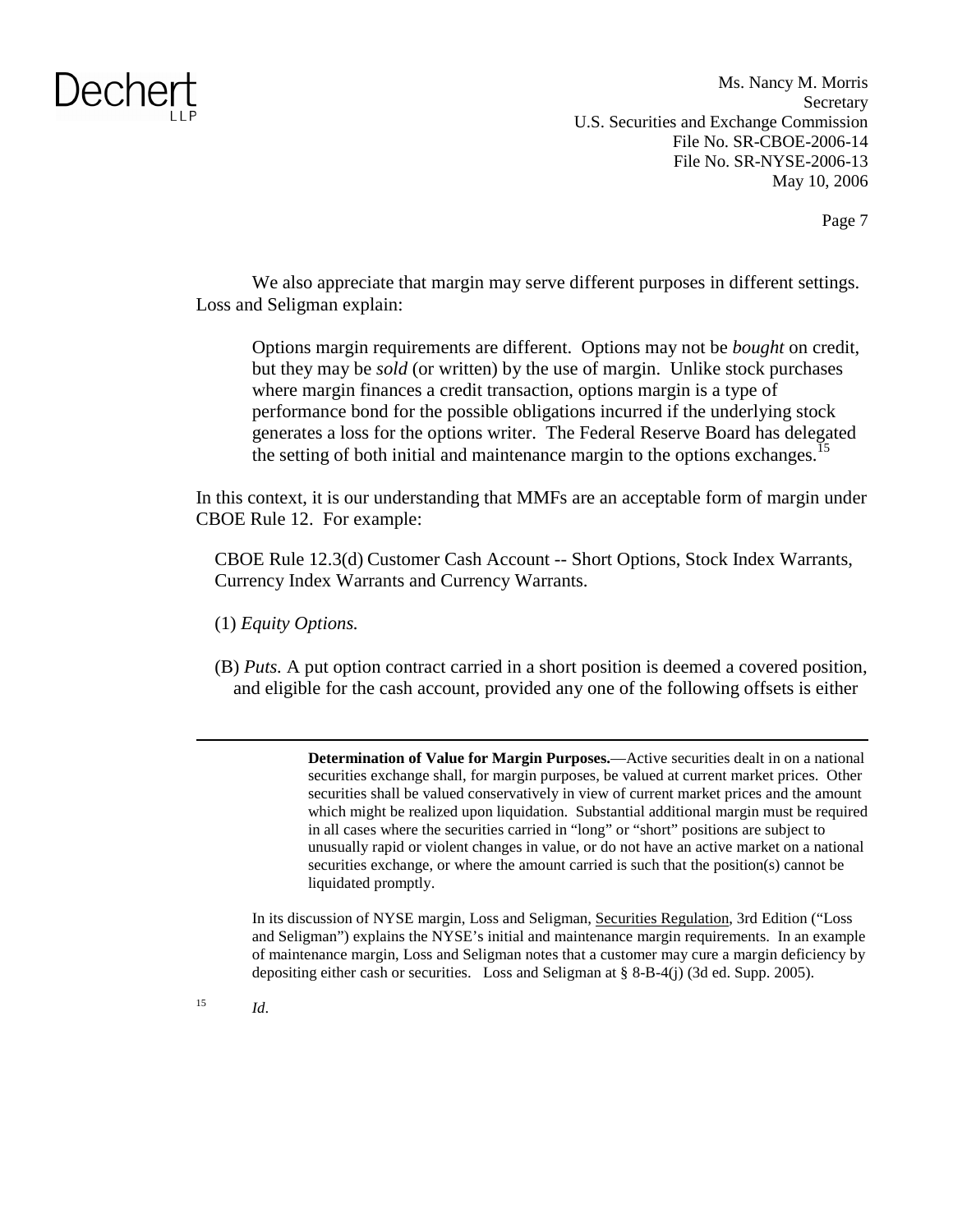Ms. Nancy M. Morris **Secretary** U.S. Securities and Exchange Commission File No. SR-CBOE-2006-14 File No. SR-NYSE-2006-13 May 10, 2006

Page 8

held in the account at the time the put is written or is received into the account promptly thereafter:

(1) cash or cash equivalents in an amount not less than the aggregate exercise price....

CBOE Rule 12.3(12) provides that the "term 'cash equivalent' is as defined in Section 220.2 of Regulation T of the Board of Governors of the Federal Reserve System." As indicated at note 7, *supra*, the Board's definition of "cash equivalent" includes MMFs.

With the advent of security futures, the NYSE and other SROs adopted special margin rules for that product, an example of which is NYSE Rule 431(f)(10). NYSE Rule 431 Supplementary Material provides that:

**.70** Money market mutual funds, as defined under Rule 2a-7 of the Investment Company Act of 1940, can be used for satisfying margin requirements under this subsection (f)(10), provided that the requirements of Rule 404(b) of the Exchange Act and Rule  $46(b)(2)$  under the CEA [Commodity Exchange Act] are satisfied.<sup>16</sup>

#### Portfolio Margining

In our view, MMFs should be able to qualify as margin security eligible to meet the margin requirements under the Exchanges' proposed rules.

#### **Compliance with Margin Requirements of New York Stock Exchange**

In lieu of meeting the margin requirements set forth in Rules 12.3 through 12.9 of this Chapter and margin rules in other chapters, a Member Organization that is a member of the New York Stock Exchange may elect to be bound by the initial and maintenance requirements of the New York Stock Exchange as the same may be in effect from time to time. Such election shall be made in writing by a notice filed with the Exchange and shall remain effective until the Member Organization shall file with the Exchange a written notice of revocation. Upon the filing of such election, a Member Organization shall be bound to comply with the margin rules of the New York Stock Exchange as though such rules were part of these Rules.

<sup>16</sup>*See also* NASD Rule 2520(g)(1). In addition, CBOE Rule 12.11 provides: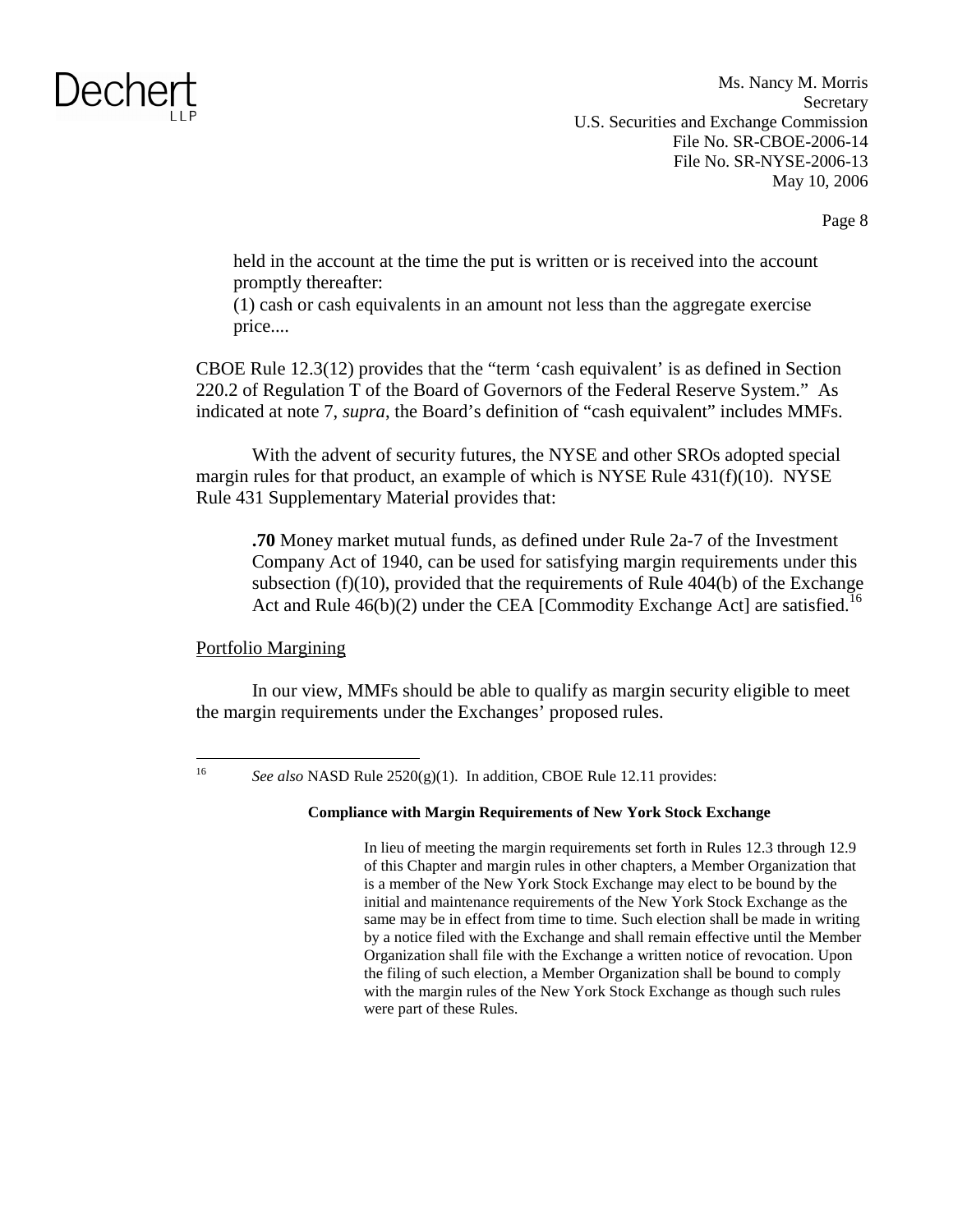Ms. Nancy M. Morris **Secretary** U.S. Securities and Exchange Commission File No. SR-CBOE-2006-14 File No. SR-NYSE-2006-13 May 10, 2006

Page 9

#### CBOE Proposal

On January 15, 2002, the CBOE submitted a proposal:

to amend its rules, for certain customer accounts, to allow member organizations to margin listed, broad-based, market index options, index warrants and related exchange-traded funds according to a portfolio margin methodology as an alternative to the current strategy-based margin methodology. The proposed rule change will also provide for cross-margining by allowing broad-based index futures and options on such futures to be included with listed, broad-based index options, index warrants and related exchange-traded funds for portfolio margin treatment.<sup>17</sup>

After filing two amendments, the SEC approved the CBOE's proposal for a two-year pilot program.<sup>18</sup>

#### NYSE Proposal

On May 13, 2002, the NYSE submitted a similar proposal to allow member organizations to margin listed, broad-based, market-index options, index warrants, futures, futures options and related exchange-traded funds according to a portfolio margin

The CBOE proposed Amendment No. 1 to make corrections or clarifications to the proposed rule, or to reconcile differences between the proposed rule and a parallel filing by the NYSE. See Securities Exchange Act Release No. 46576 (October 1, 2002), 67 FR 62843 (October 8, 2002) (File No. SR-NYSE-2002-19).

At note 8, the Commission explains Amendment No. 2:

The [CBOE] submitted this partial amendment, pursuant to the request of Commission staff, to remove the paragraph under which any affiliate of a self-clearing member organization could participate in portfolio margining, without being subject to the \$5 million equity requirement.

<sup>17</sup> SR-CBOE-2002-03; Rel. 34-45630 (Mar. 22, 2002), 67 FR 15263 (Mar. 29, 2002).

<sup>&</sup>lt;sup>18</sup> SR-CBOE-2002-03; Rel. 34-52032 (July 14, 2005) ("CBOE Adopting Release"). The CBOE Adopting Release explains at note 5 that: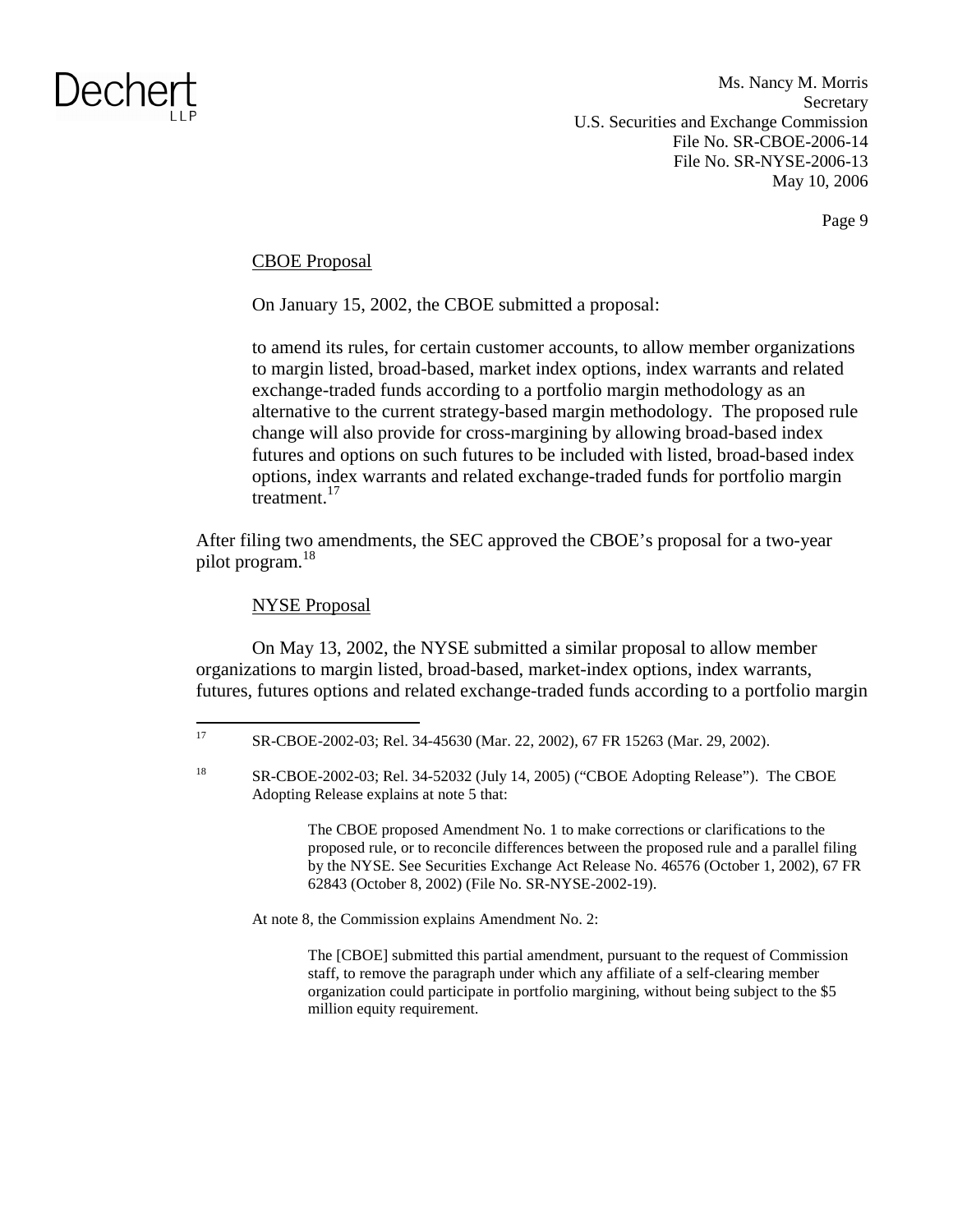Ms. Nancy M. Morris **Secretary** U.S. Securities and Exchange Commission File No. SR-CBOE-2006-14 File No. SR-NYSE-2006-13 May 10, 2006

Page 10

methodology. After amending the proposal three times, the Commission approved it on July 14,  $2005.<sup>19</sup>$ 

### OCC Proposal

The OCC also filed a proposed rule change to facilitate portfolio margining. In the Approval Order for the CBOE's proposal, the Commission notes that "the OCC will compute clearing house margin for the broker-dealer using the same portfolio margin methodology applied at the customer level. The OCC will continue to require full payment for all customer long option positions."<sup>20</sup> The OCC proposed a rule that created a single "customer's lien account" to clear all transactions of eligible customers under the portfolio or cross-margining program. The OCC has a lien on all positions and assets in the customer's lien account as security for the OCC clearing member's obligation relating to the account. The Commission approved the proposal for the new account.<sup>21</sup> The Commission Staff also granted no-action relief to the OCC in conjunction with the new  $account.<sup>22</sup>$ 

### Additional Proposals

On September 27, 2005, SEC Chairman Christopher Cox wrote to William Brodsky, Chief Executive Officer ("CEO") of the CBOE and to John A. Thain, CEO of the NYSE, requesting that they file proposed rule changes to expand portfolio margin to equity options and security futures by the end of 2005.

December 2005 NYSE Proposal

<sup>&</sup>lt;sup>19</sup> SR-NYSE-2002-19; Rel. 34-52031 (July 14, 2005) (the "NYSE Adopting Release").

<sup>20</sup> CBOE Adopting Release at 8.

<sup>21</sup> SR-OCC-2003-04; Rel. 34-52030 (July 14, 2005); 70 FR 42405 (July 22, 2005) (the "OCC Approval Order").

<sup>&</sup>lt;sup>22</sup> OCC Approval order at note 6.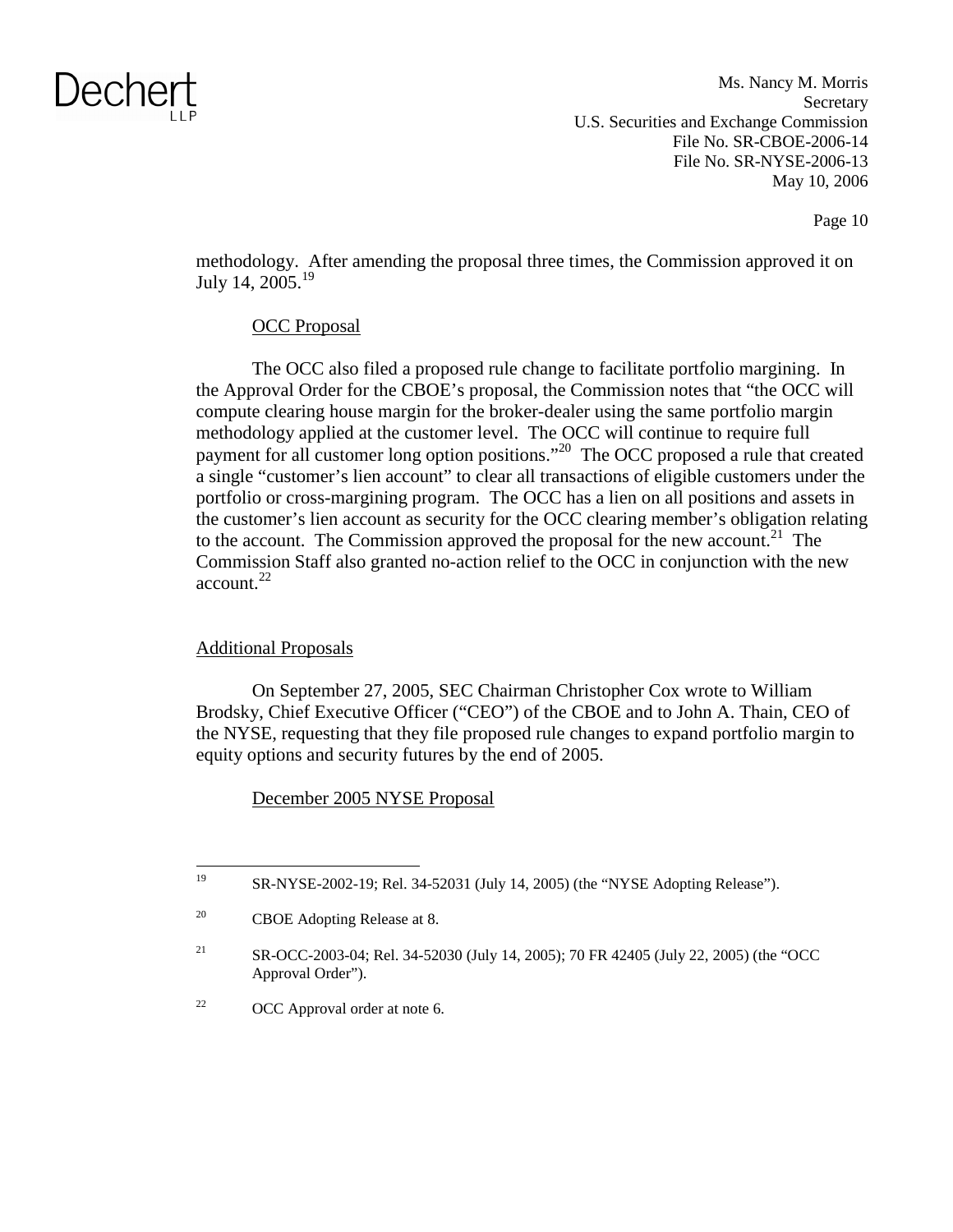Ms. Nancy M. Morris **Secretary** U.S. Securities and Exchange Commission File No. SR-CBOE-2006-14 File No. SR-NYSE-2006-13 May 10, 2006

Page 11

On December 29, 2005, the NYSE filed a proposed rule change in response to that request.<sup>23</sup> The proposed amendments would expand the eligible products to include security futures as well as listed single stock options.<sup>24</sup>

### Current Proposals $^{25}$

### NYSE March 2006 Proposal

On March 2, 2006, the NYSE filed a separate rule proposal that would "further expand the scope of products that are eligible for treatment as part of the Commission approved Portfolio Margin Pilot Program . . . [and] eliminate the requirement for a separate cross-margin account for margining eligible security products with eligible commodity products."<sup>26</sup> This proposal would expand the eligible products to include: (i) all margin eligible securities, listed options, OTC derivatives, U.S. security futures, and options on security futures under certain conditions; (ii) a foreign equity security and option on a foreign equity security, provided the foreign equity security is deemed to have a "ready market" under SEC Rule 15c3-1 or a "no-action" position issued thereunder; and (iii) related instruments as defined in section  $2(D)^{27}$ 

The NYSE also proposed modest amendments to the provisions concerning minimum account equity<sup>28</sup> and margin deficiencies.<sup>29</sup> The NYSE proposal makes only

26 SR-NYSE-2006-13; Rel. 34-53577 (Mar. 30, 2006) ("NYSE 2006 Proposing Release").

<sup>27</sup>*Id*. at 11, 39.

<sup>28</sup>*See* Proposed NYSE Rule 431(g)(9).

<sup>23</sup> SR-NYSE-2005-93, Rel. 34-53126 (Jan. 13, 2006) ("NYSE 2005 Proposing Release"). The letters from Chairman Cox to Messrs. Brodsky and Thain do not appear to be available on the SEC's website.

<sup>&</sup>lt;sup>24</sup> NYSE 2005 Proposing Release at 37-39.

<sup>&</sup>lt;sup>25</sup> We appreciate that there are some differences between the NYSE and CBOE proposals. Federated does not take a position on these differences, but requests only that MMFs be eligible collateral under both sets of portfolio margining rules.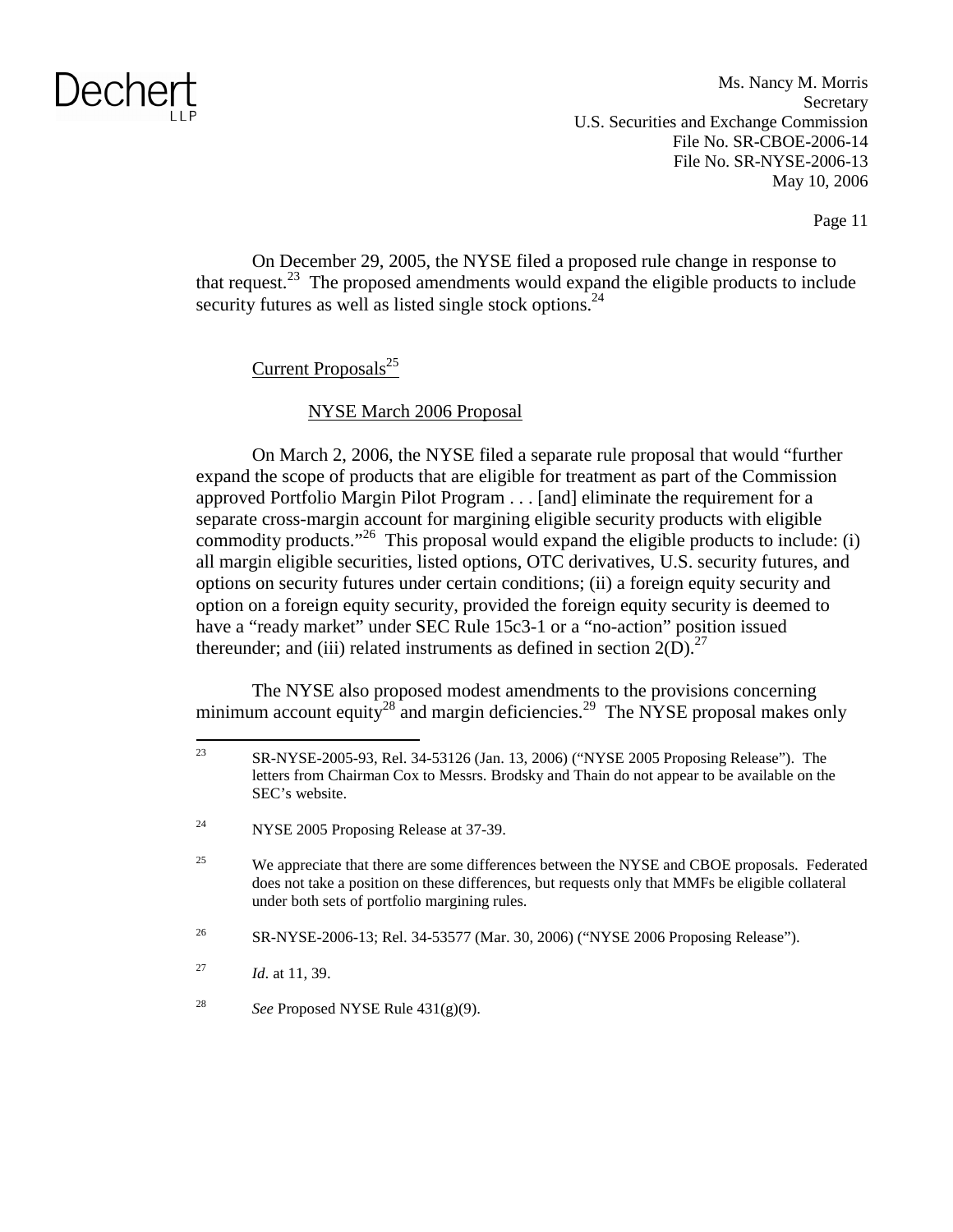Ms. Nancy M. Morris **Secretary** U.S. Securities and Exchange Commission File No. SR-CBOE-2006-14 File No. SR-NYSE-2006-13 May 10, 2006

Page 12

technical changes to the provision regarding determination of value for margin purposes to reflect the consolidation of portfolio and cross-margining accounts.<sup>30</sup> It also makes technical changes to the net capital provision. $31$ 

Similarly on February 2, 2006, the CBOE filed with the SEC an expanded version of its portfolio margining rules.<sup>32</sup> Briefly, the amendment would allow portfolio margining of listed equity options, including options on exchange-traded funds; narrowbased index options; security futures products; and unlisted derivatives. The inclusion of offsetting (underlying) equity securities and related instruments (i.e., futures, options on futures) as well as certain unlisted options, forward contracts and swaps (or unlisted derivatives) is also proposed.<sup>33</sup> The definition of "underlying instrument" has also been expanded.<sup>34</sup> As amended, revised Rule 9.15(d) would permit portfolio margining for all positions in index and equity options, security futures products, and index warrants listed on a national securities exchange, underlying instruments (including exchange traded funds and other fund products registered under the 1940 Act that are managed to track the same index that underlies permitted index options). Additionally, an account that elects to operate with account net equity of not less than \$5 million may carry positions in unlisted derivatives (*e.g*., OTC swaps, options) that have the same underlying instrument as an index or equity option and can be priced by an approved vendor of theoretical values.

<sup>29</sup>*See* Proposed NYSE Rule 431(g)(10).

<sup>30</sup>*See* Proposed NYSE Rule 431(g)(11).

<sup>&</sup>lt;sup>31</sup> Proposed NYSE Rule  $431(g)(12)$ . In the NYSE 2005 Proposing Release, the NYSE proposes to require member firms to deduct from net capital the amount of a margin call not met by the close of business on T+1. The CBOE proposed essentially the same requirement in its CBOE 2006 Proposing Release, discussed *infra.* 

<sup>32</sup> SR-CBOE-2006-14; Rel. 34-53576 (Mar. 30, 2006) ("CBOE 2006 Proposing Release").

<sup>33</sup>*Id.* at 1, 35, 35 n.3.

<sup>34</sup>*Id.* at 4.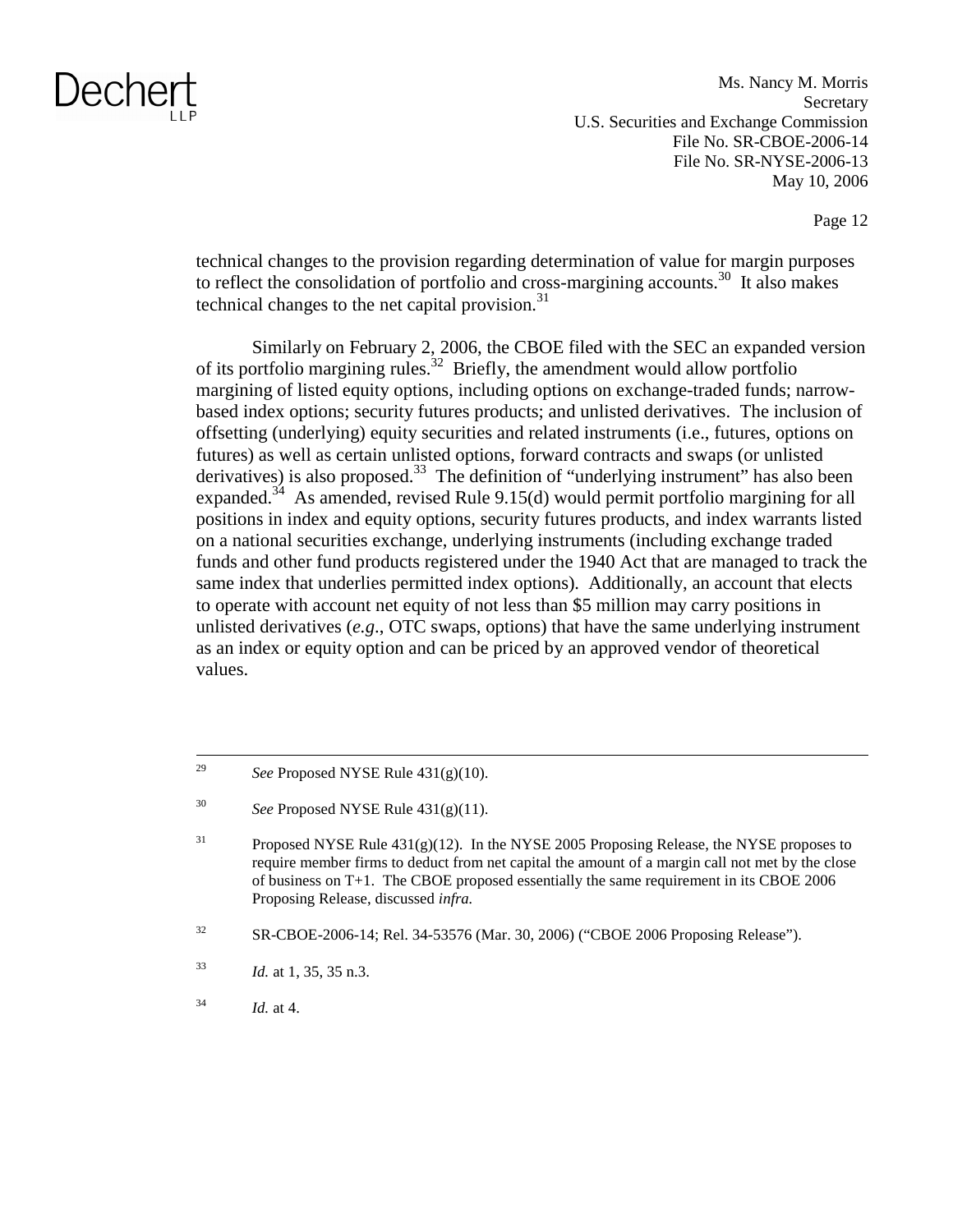Ms. Nancy M. Morris Secretary U.S. Securities and Exchange Commission File No. SR-CBOE-2006-14 File No. SR-NYSE-2006-13 May 10, 2006

Page 13

The CBOE explains that it has proposed these changes in a manner consistent with the recommendations of a portfolio margining working group of the  $SIA.<sup>35</sup>$  In describing the filing, the Commission notes that CBOE Rule 12.4:

currently requires a person or entity that wishes to open a portfolio margin account to have and maintain \$5 million dollars in account equity. \*\*\* CBOE proposes to eliminate the requirement of a \$5 million account equity requirement except for accounts that carry unlisted derivatives.<sup>36</sup>

The CBOE made a number of other changes. These include the following:

For added safety and soundness, the [CBOE] is also proposing a change to Rule 12.4 that would require carrying firms to deduct the amount of any outstanding customer margin call in a portfolio margining customer's account from net capital on T+1. Additionally, an amendment is proposed that would prohibit entry of new orders that would increase the margin requirement once a margin call is made, and continuing until the margin call is met. $37$ 

We appreciate that there are a number of legal and operational hurdles that remain before investors and firms extensively use portfolio margining and cross-margining.<sup>38</sup>

<sup>37</sup>*Id.* at 38.

<sup>38</sup>*See, e.g.,* the SIA *Ad Hoc* Portfolio Margining Committee letter stating that the provisions outlined in the NYSE 2005 Proposing Release do not address all concerns with portfolio margining:

> Futures contracts are governed by the Commodity Exchange Act ("CEA") and regulated by the CFTC [Commodity Futures Trade Commission]. The Committee is not aware that the CFTC has granted to a broker-dealer that is also registered as a Futures Commission Merchant ("FCM") any exemption from requirements of the CEA or CFTC rules relating to, for example, the requirement to segregate customer funds securing futures positions. Thus, without further regulatory action, a broker-dealer/FCM using the cross-margin account would appear to be in violation of the CEA and CFTC rules.

<sup>35</sup>*Id.* at 34.

<sup>36</sup>*Id.* at 36.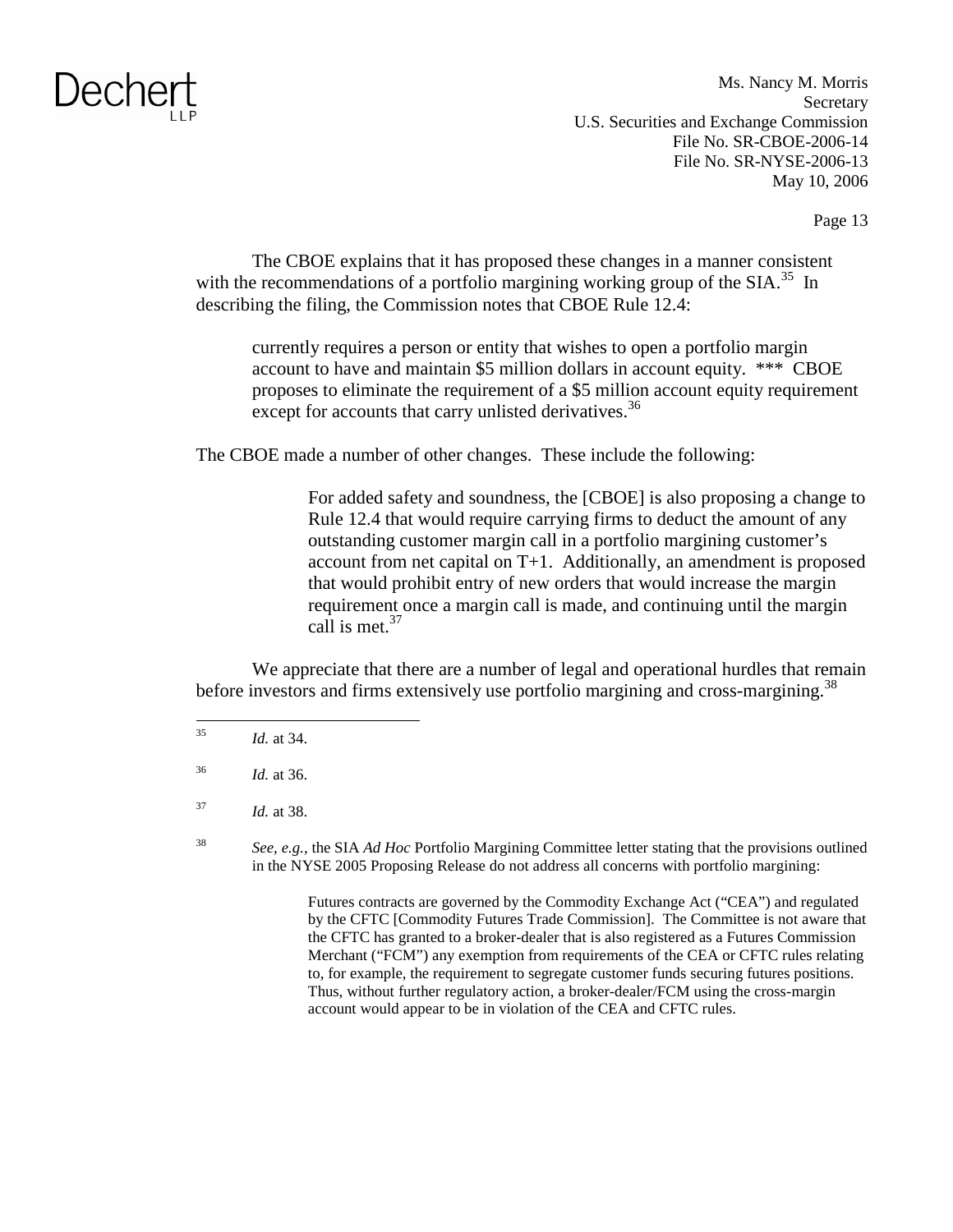Ms. Nancy M. Morris **Secretary** U.S. Securities and Exchange Commission File No. SR-CBOE-2006-14 File No. SR-NYSE-2006-13 May 10, 2006

Page 14

Nonetheless, we believe that the efforts of all concerned parties can make portfolio margining even more practical and useful.

#### Request re Margin Collateral

Federated believes that a broker-dealer,  $FCM<sup>39</sup>$ , or their customers, should be permitted to use shares in a MMF as collateral for margin including for the purpose of meeting any portfolio margin maintenance deficiency. As noted, the Board's margin rules and SRO margin rules for securities and security futures permit the use of MMFs for margin. We also note that MMFs have an extraordinary record of safety and dependability. The Commission's regulation of MMFs under Rule 2a-7 of the 1940 Act has been a great success. As a consequence, millions of individual American investors and institutions appropriately trust MMFs as safe and reliable. The Investment Company Institute reported that there were \$2.039 trillion total money market mutual fund assets for the week ended May 3, 2006.<sup>40</sup> We do not believe that there is any justification for concluding that although MMFs would be appropriate for margin in other settings, somehow they are not appropriate for portfolio margin.

In our view, the Exchanges should permit any MMF, as defined under Rule 2a-7 of the 1940 Act, to be an acceptable form of margin under their respective portfolio margining rules. In addition, MMFs should be given the same treatment for margin purposes as cash or other marginable securities and without any additional reductions in value or haircut. We also request that MMFs should qualify for the \$5 million dollar minimum asset test that the portfolio margin rules currently contemplate. In our view, any MMF assets that a customer holds at the relevant broker-dealer or FCM should be counted towards the \$5 million minimum.<sup>41</sup> Typically, broker-dealers pledge shares in

<sup>41</sup>*See* discussion *infra.* 

Letter from Gerard J. Quinn, Vice President and Associate General Counsel, SIA, to Nancy M. Morris, Secretary, SEC, Feb. 13, 2006.

 $39$  Our request with regard to FCMs only concerns such accounts that would be related to portfolio or cross-margining.

<sup>40</sup> http://www.ici.org/stats/mf/mm\_05\_04\_06.html#TopOfPage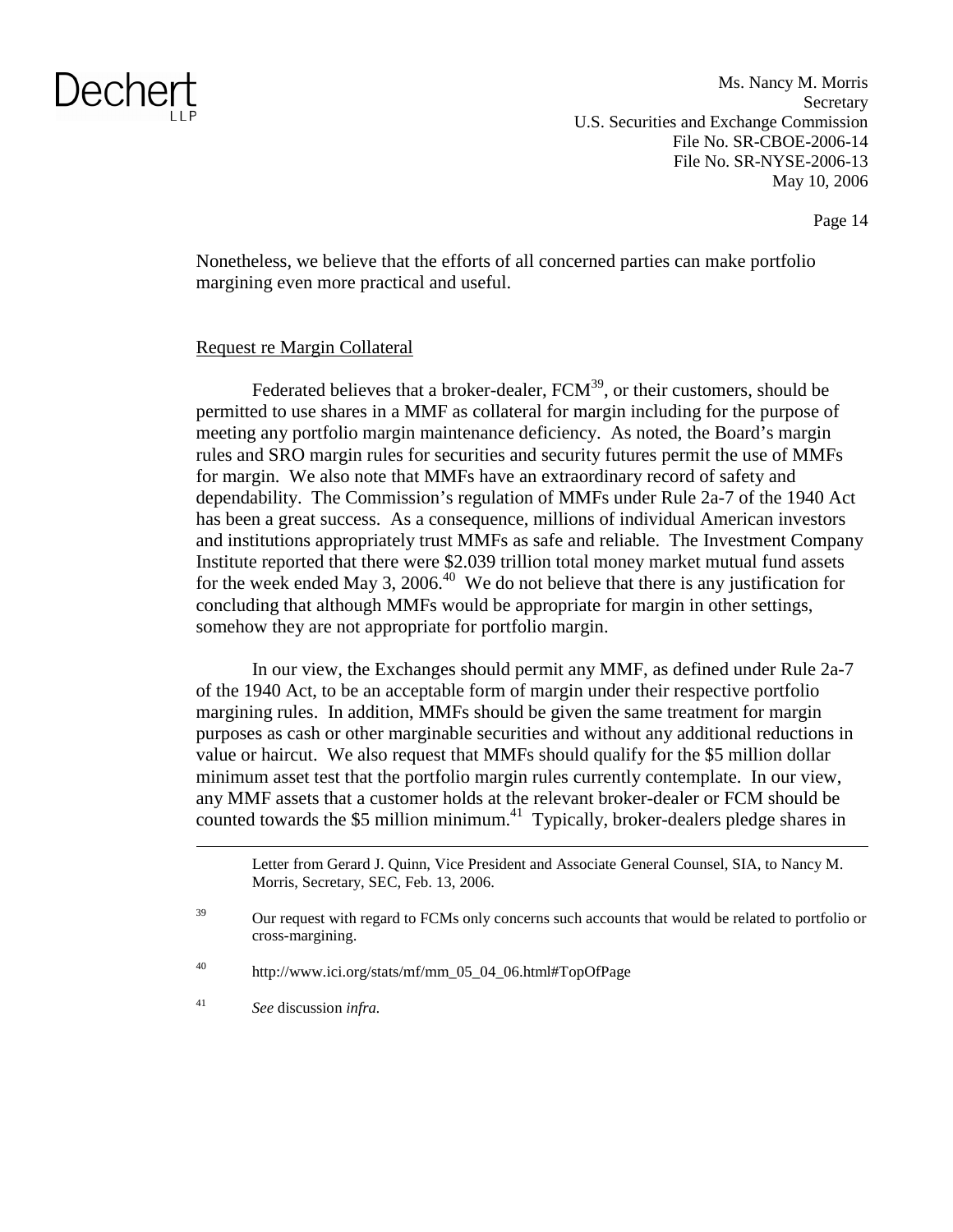Ms. Nancy M. Morris **Secretary** U.S. Securities and Exchange Commission File No. SR-CBOE-2006-14 File No. SR-NYSE-2006-13 May 10, 2006

Page 15

MMFs through the facilities of the Depository Trust Company ("DTC"). Broker-dealers, FCMs, and their customers should be able to use MMFs to satisfy margin deficiencies either by pledging their shares through DTC or by other reasonable commercial means. We respectfully request that the Exchanges either issue interpretations confirming that MMFs may be used as described above, or explicitly amend their rules to so state. Finally, we request that the Exchanges confirm our understanding that they would value MMFs at their Net Asset Value ("NAV") for margin purposes and not discount them.<sup>42</sup>

42 Current NYSE Rule 431(f)(10) provides:

Determination of Value for Margin Purposes.—For the purposes of this paragraph (g), all listed index options and related instrument positions shall be valued at current market prices. Account equity for the purposes of this paragraph (g) shall be calculated separately for each portfolio margin account by adding the current market value of all long positions, subtracting the current market value of all short positions, and adding the credit (or subtracting the debit) balance in the account.

The NYSE 2005 Proposing Release would amend this section slightly:

(11) [(10)] Determination of Value for Margin Purposes.-- For the purposes of this section [paragraph] (g), all eligible products [listed index options] and related instrument positions shall be valued at current market prices. Account equity for the purposes of this section [paragraph] (g) shall be calculated separately for each portfolio margin or crossmargin account. [by adding the current market value of all long positions, subtracting the current market value of all short positions, and adding the credit (or subtracting the debit) balance in the account.]

In the text in both the footnote above and the footnote below, additions are indicated by italics and deletions are in brackets.

The NYSE 2006 Proposing Release would provide:

(11) Determination of Value for Margin Purposes.—For the purposes of this section (g), all eligible products and related instrument positions shall be valued at current market prices. Account equity for the purposes of [this] sections  $(g)(9)(A)$  and  $(g)(10)(A)$  shall be calculated separately for each portfolio margin [or cross-margin] account.

Similarly, CBOE made comparable changes to its rules: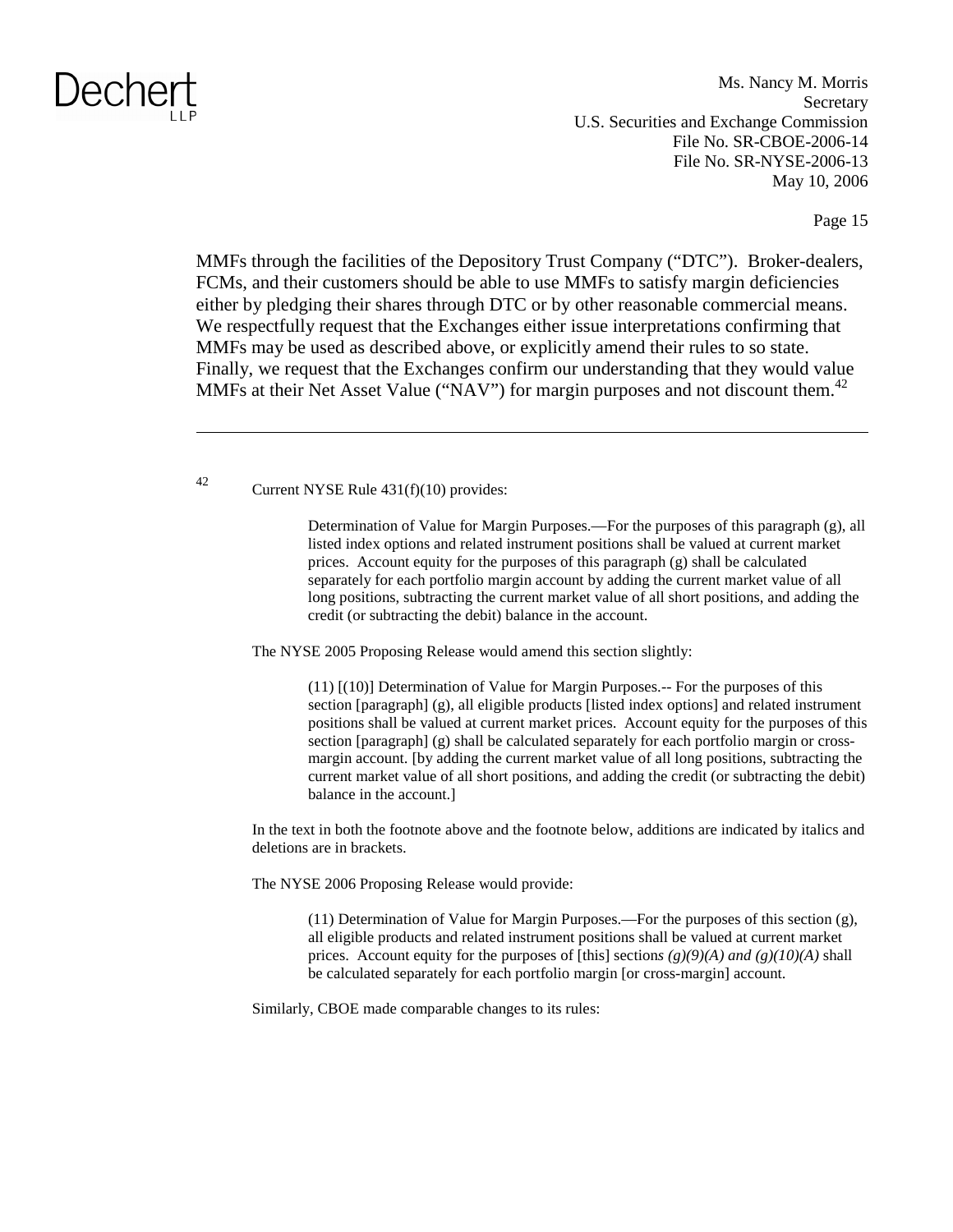Ms. Nancy M. Morris **Secretary** U.S. Securities and Exchange Commission File No. SR-CBOE-2006-14 File No. SR-NYSE-2006-13 May 10, 2006

Page 16

We also appreciate that some may be concerned that the use of MMFs in this context may raise questions under Section  $11(d)(1)$  of the Exchange Act. We respectfully urge the Commission and the Exchanges to address this ambiguity and state either that the use of MMFs for portfolio margining purposes is outside the scope of Section 11(d) of the Exchange Act or to grant an exemption from Section 11(d)(1) of the Exchange Act (or issue no-action relief) for MMFs when used in conjunction with portfolio margin.<sup>43</sup> We believe such a request is consistent with the requirements of the Exchange Act for the following reasons:

• Customers, broker-dealers, and FCMs would be using the MMFs for the purposes of adding collateral to an account. Customers, broker-dealers, and FCMs would not be seeking to buy the MMFs on credit. Any theoretical extension of credit on the MMFs only would occur as a consequence of depositing the MMF share in the margin account (or otherwise using it for collateral purposes). There would be no intention to have the broker-dealer or FCM explicitly extend credit to the customer for the purpose of purchasing new shares of MMFs.<sup>44</sup>

> (h) *Determination of Value for Margin Purposes.* For the purposes of this Rule 12.4, all listed index options and related instrument positions shall be valued at current market prices. Account equity for the purposes of this Rule 12.4 shall be calculated separately for each portfolio margin account by adding the current market value of all long positions, subtracting the current market value of all short positions, and adding the credit (or subtracting the debit) balance in the account.

The CBOE 2006 Proposing Release indicates that the CBOE only would make conforming changes to this provision, replacing "listed index options and related instruments" with "eligible."

- <sup>43</sup> As appropriate, Federated would be happy to submit a separate request for an exemptive order from the Commission or request no-action relief from the Staff.
- 44 Loss and Seligman, *supra* note 14, at text accompanying notes 261 and 262:

The Report of the Senate Banking and Currency Committee's investigation, on the other hand, says that the margin provisions are also intended "to protect the margin purchaser by making it impossible for him to buy securities on too thin a margin." As Chairman Rayburn of the House Commerce Committee put it in language no less forceful for its mixed metaphor: "A reasonably high margin requirement is essential so that a person cannot get in the market on a shoe string one day and be one of the sheared lambs when he wakes up the next morning."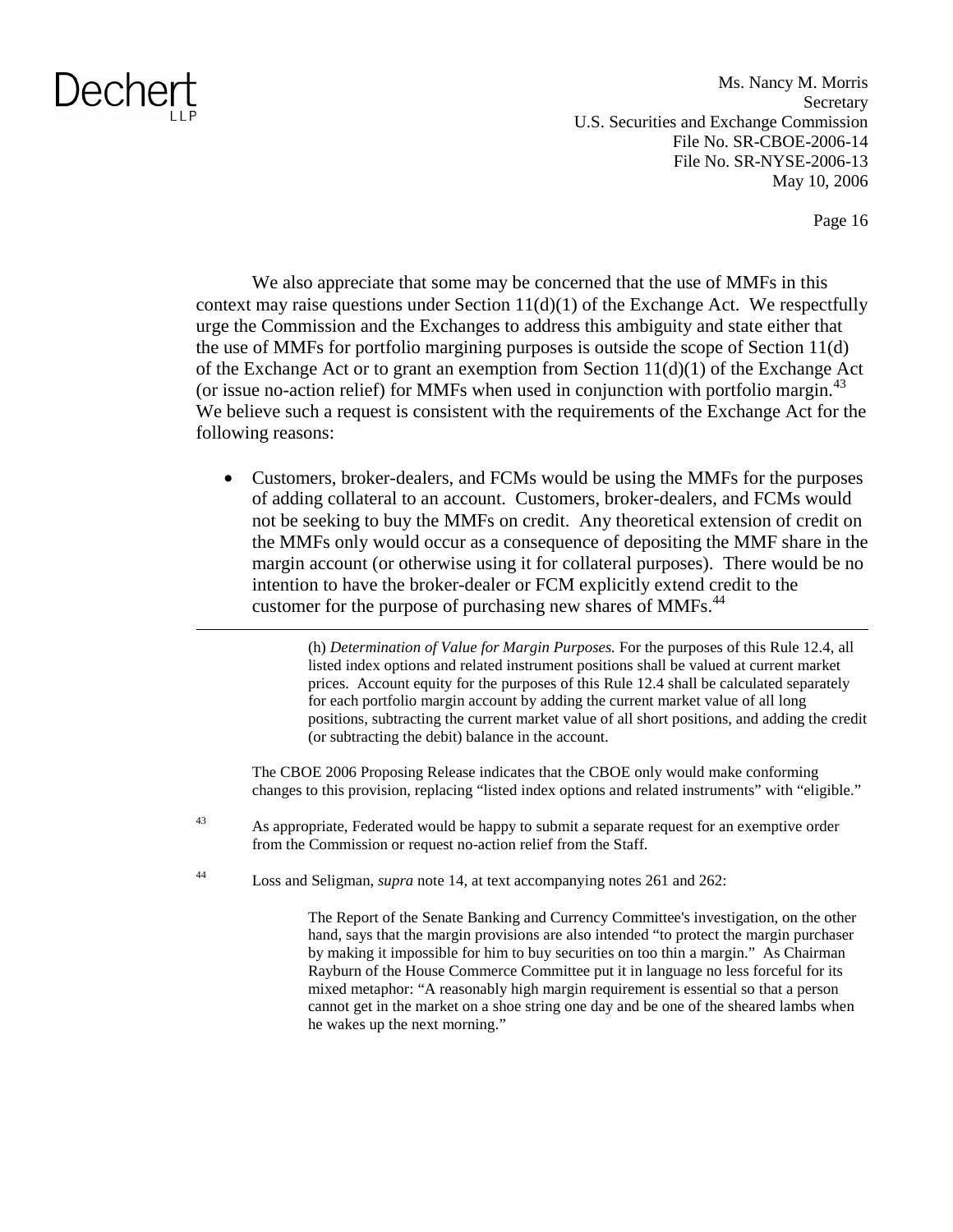Ms. Nancy M. Morris **Secretary** U.S. Securities and Exchange Commission File No. SR-CBOE-2006-14 File No. SR-NYSE-2006-13 May 10, 2006

Page 17

• We appreciate that in conjunction with no-action requests under Section  $11(d)(1)$ , the Staff has expressed concern about negative spread. We note that the investors involved with portfolio margin (and the products involved in such a portfolio) are likely to be highly sophisticated and in certain instances would be subject to a \$5 million minimum.<sup>45</sup> Accordingly, there is little risk that the investors who use MMFs unknowingly would be paying a "negative spread" to the broker-dealer. Moreover, customers, broker-dealers, and FCMs are more likely to use MMFs as maintenance margin and therefore their use would be more in the nature of performance bond, rather than a financing mechanism.<sup>46</sup>

For these reasons, we also believe that MMFs used for portfolio margin should not be subject to the thirty-day waiting period provided in Rule 11d1-2.

(Footnotes omitted).

In our view, the risks that Chairman Rayburn articulated are not present because, among other reasons, we are not proposing the extension of credit with regard to the purchase of MMFs themselves. Moreover, we do not believe that the risks of portfolio margining would be increased by permitting the use of MMFs as margin collateral.

<sup>45</sup> We note that both the Exchanges propose to reduce the scope of the \$5 million minimum account requirement. (Federated takes no position on this aspect of the proposals.) We believe that even if the Commission approves the proposals including these reductions, portfolio margining remains a product that only the most sophisticated investors will use.

<sup>46</sup> We are not suggesting that a sophisticated investor, broker-dealer, or FCM should never knowingly be able to use a MMF for initial margin.